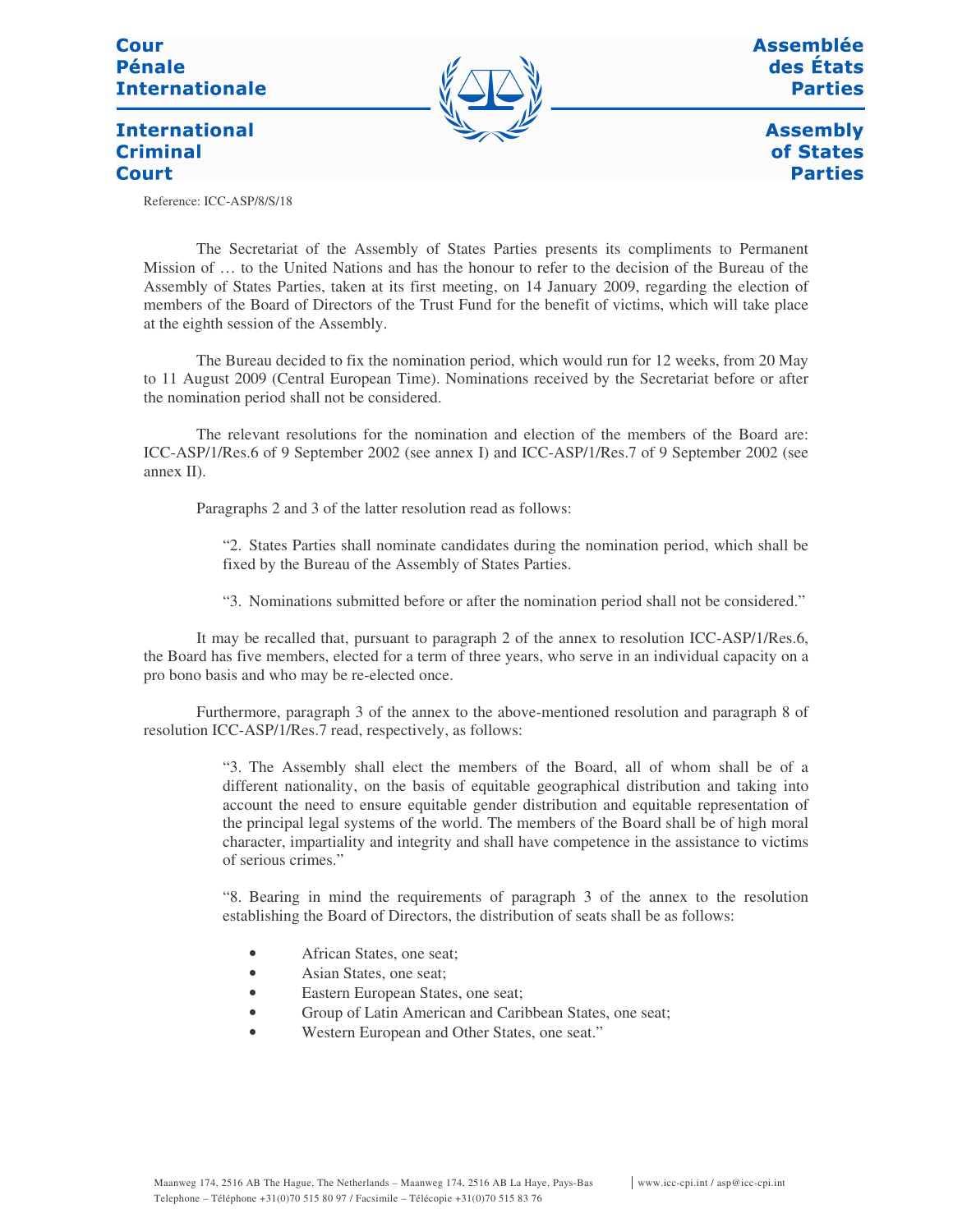Paragraph 6 of resolution ICC-ASP/1/Res.7 provides that "each nomination shall specify how the candidate fulfils the requirements of paragraph 1 above", namely "that the candidates be of high moral character, impartiality and integrity and have competence in the assistance to victims of serious crimes." In that regard, the Secretariat wishes to underscore that the Bureau of the Assembly, at its seventh meeting, held on 7 April 2009, decided to invite States Parties to ensure that their nominations include persons that are dynamic and available to carry out their functions on a regular basis, that possess relevant practical experience in the subject-matter of the work of the Trust Fund and, where applicable, that have experience in fundraising. States Parties are encouraged to specify how their candidates comply with either of these characteristics in their nomination materials.

Furthermore, in accordance with paragraph 5 of the above-mentioned resolution, nominations shall be communicated through diplomatic channels to the Secretariat of the Assembly of States Parties, International Criminal Court, Room C-0690, Maanweg 174, 2516 AB The Hague, The Netherlands (or via fax + 31-70-515-8376 or via e-mail to asp@asp.icc-cpi.int). If feasible, the Secretariat would appreciate receiving an electronic copy of the nomination and supporting documents.

The Hague, 24 April 2009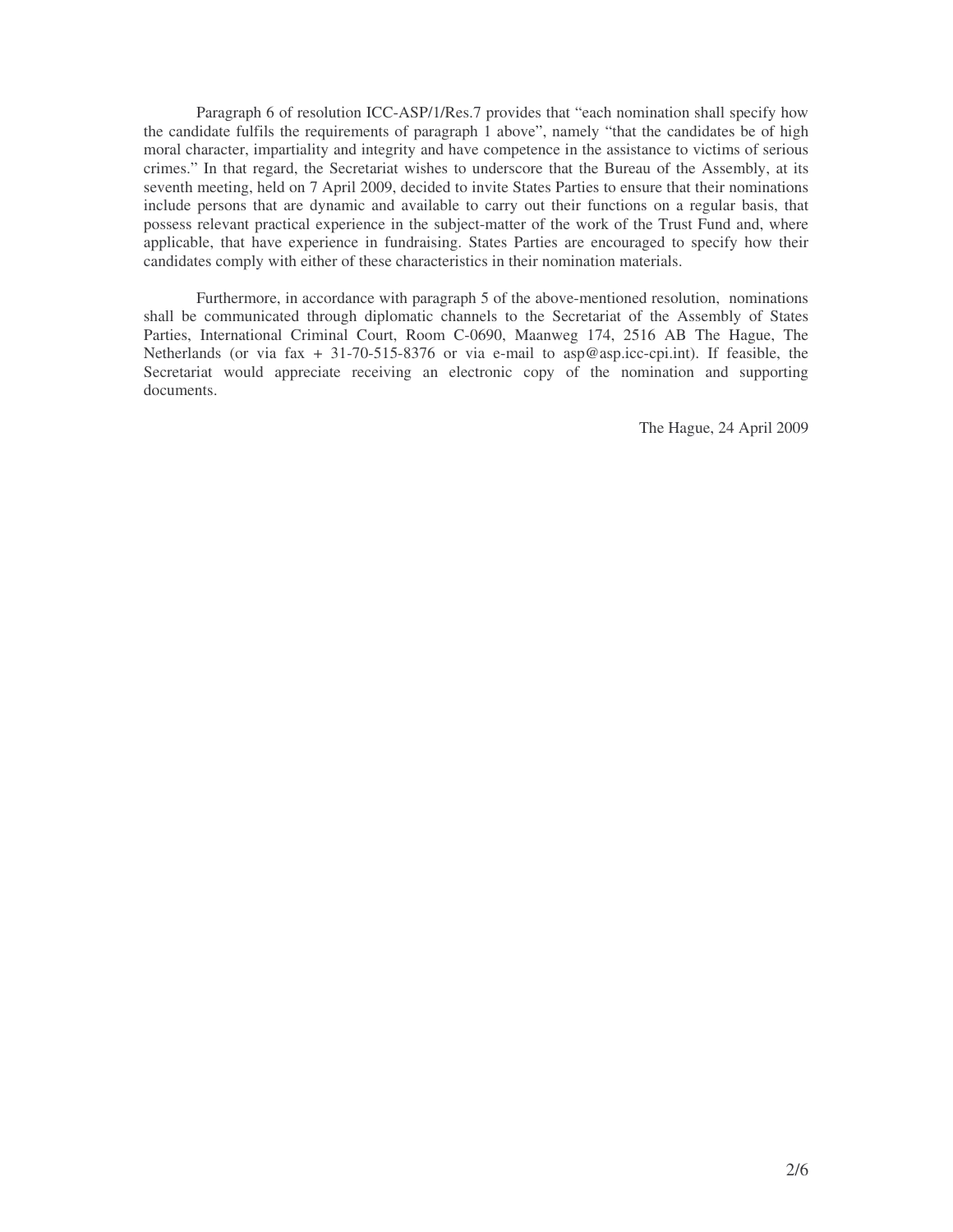# **Annex I**

# **Resolution ICC-ASP/1/Res.6**

# **Establishment of a fund for the benefit of victims of crimes within the jurisdiction of the Court, and of the families of such victims**

*The Assembly of States Parties*,

*Bearing in mind* the provisions of article 79, paragraph 1, of the Rome Statute,

1. *Decides* to establish a trust fund for the benefit of victims of crimes within the jurisdiction of the Court, and of the families of such victims;

2. *Decides also* that the Trust Fund shall be funded by:

(a) Voluntary contributions from Governments, international organizations, individuals, corporations and other entities, in accordance with relevant criteria adopted by the Assembly of States Parties;

(b) Money and other property collected through fines or forfeiture transferred to the Trust Fund if ordered by the Court pursuant to article 79, paragraph 2, of the Statute;

(c) Resources collected through awards for reparations if ordered by the Court pursuant to rule 98 of the Rules of Procedure and Evidence;

(d) Such resources, other than assessed contributions, as the Assembly of States Parties may decide to allocate to the Trust Fund;

3. *Decides further* to request the Board of Directors established pursuant to the annex to the present resolution to develop suggestions for further criteria for the management of the Trust Fund for consideration and adoption by the Assembly of States Parties as soon as possible;

4. *Adopts* the annex to the present resolution relating to the management of the Trust Fund.

# **Annex to the resolution**

1. The Assembly of States Parties hereby establishes a Board of Directors of the Trust Fund for the benefit of victims provided for in article 79 of the Rome Statute.

 $2^1$ <sup>1</sup> The Board shall have five members who shall be elected for a term of three years and may be re-elected once. They shall serve in an individual capacity on a pro bono basis. If the term of office of the members of the Board would otherwise expire before the date of the session when the Assembly would proceed with an election for members of the Board, the members shall continue to serve until the date of the election.

3. <sup>2</sup> The Assembly shall elect the members of the Board, all of whom shall be of a different nationality, on the basis of equitable geographical distribution and taking into account the need to ensure equitable gender distribution and equitable representation of the principal legal systems of the world. The members of the Board shall be of high moral character, impartiality and integrity and shall have competence in the assistance to victims of serious crimes. In the event of a vacancy, an election shall be held in accordance with the procedure for the nomination and election of members of the Board of Directors of the Trust Fund for the benefit of victims. The procedure shall apply mutatis mutandis, subject to the following provisions:

<sup>&</sup>lt;sup>1</sup> As amended by resolution ICC-ASP/4/Res.7.

<sup>&</sup>lt;sup>2</sup> As amended by resolution ICC-ASP/4/Res.5.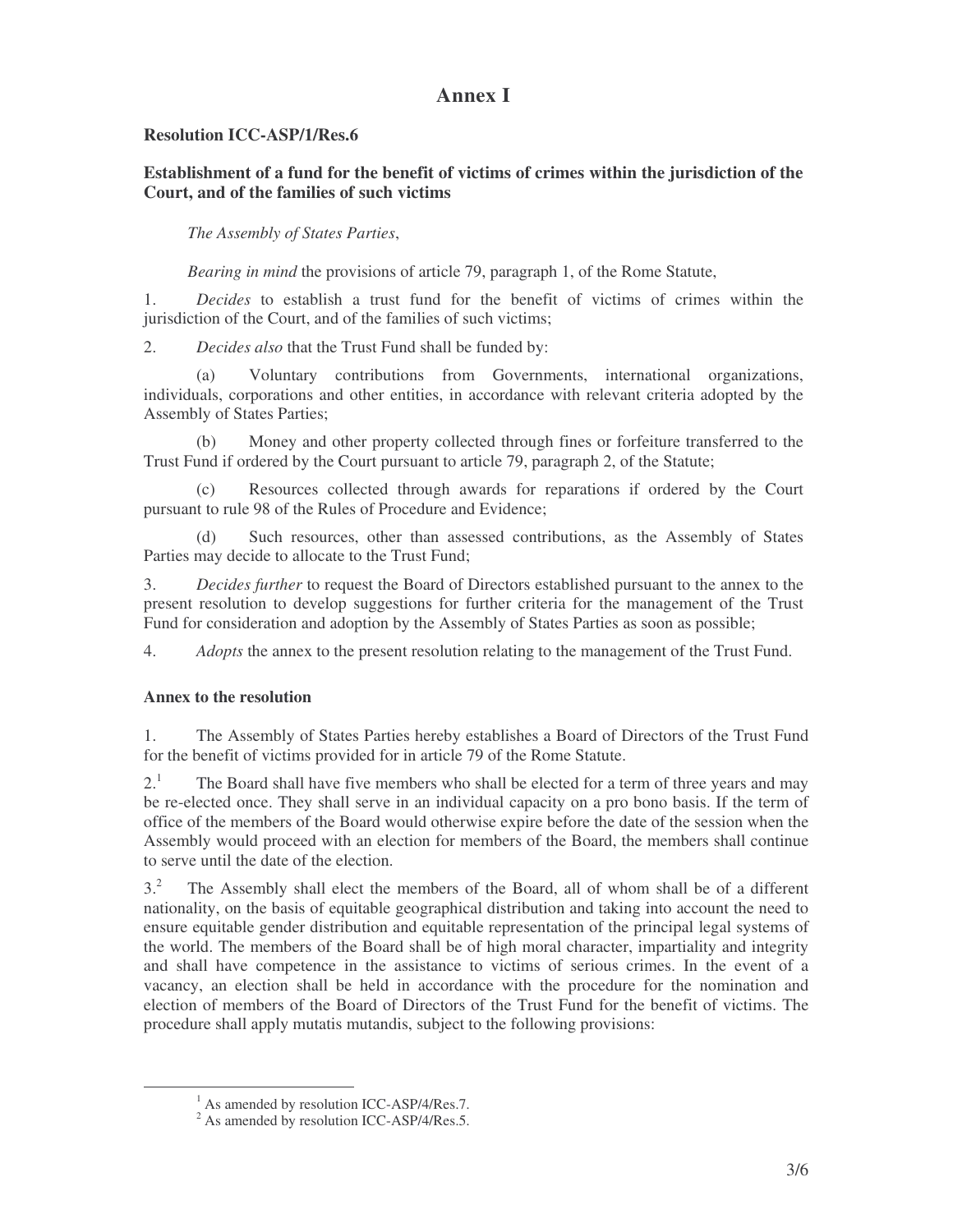- (a) The Bureau of the Assembly of States Parties may fix a nomination period which is shorter than the one used for other elections.
- (b) The Bureau of the Assembly of States Parties may elect the member.
- (c) A member elected to fill a vacancy shall serve for the remainder of the predecessor's term and may be re-elected once.

4. The Board shall meet at the seat of the Court at least once a year.

5. The Registrar of the Court shall be responsible for providing such assistance as is necessary for the proper functioning of the Board in carrying out its tasks and shall also participate in meetings of the Board in an advisory capacity.

6. The Assembly of States Parties may, as and when the workload of the Trust Fund increases, consider, on the recommendation of the Board and after consulting with the Registrar as required, the creation of an expanded capacity, including the appointment of an Executive Director, either within or outside the Registry as appropriate, to provide further assistance with the proper and effective functioning of the Trust Fund. The Assembly of States Parties shall, as part of such consideration, after consulting with the Board and the Registrar, consider the payment of expenses of the Trust Fund from the voluntary contributions accruing to it.

7. The Board shall, in accordance with the provisions of the Rome Statute, the Rules of Procedure and Evidence, and the criteria to be determined by the Assembly of States Parties, establish and direct the activities and projects of the Trust Fund and the allocation of the property and money available to it, bearing in mind available resources and subject to the decisions taken by the Court. Before establishing and directing the activities and projects of the Trust Fund, the Board shall consult, as far as possible, victims and their families or their legal representatives and may consult any competent expert or organization.

8. Voluntary contributions from Governments, international organizations, individuals, corporations and other entities shall be submitted to the Board for approval, in accordance with the criteria laid down in paragraphs 9 and 10.

9. The Board shall refuse such voluntary contributions envisaged in paragraph 8 that are not consistent with the goals and activities of the Trust Fund.

10. The Board shall also refuse voluntary contributions whose allocation, as requested by the donor, would result in a manifestly inequitable distribution of available funds and property among the different groups of victims.

11. The Board shall report annually to the Assembly of States Parties on the activities and projects of the Trust Fund and on all offered voluntary contributions, regardless of whether they were accepted or refused.

12. The Committee on Budget and Finance shall examine the budget of the Trust Fund annually and submit to the Assembly of States Parties a report and recommendations for the best possible financial management of the Trust Fund.

13. The Financial Regulations and Rules shall apply mutatis mutandis to the administration of the Trust Fund, except as otherwise provided in the present resolution.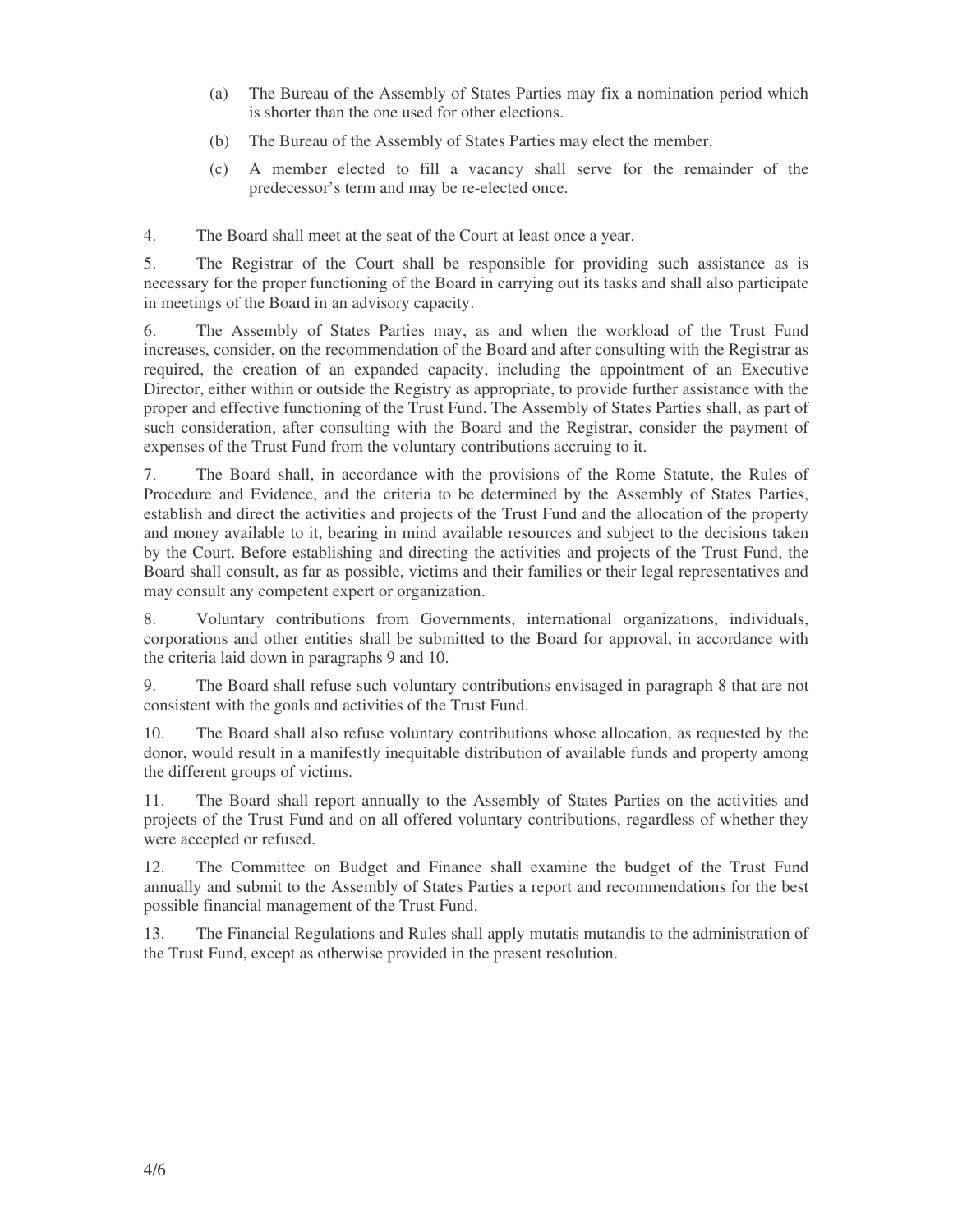# **Annex II**

### **Resolution ICC-ASP/1/Res.7**

# **Procedure for the nomination and election of members of the Board of Directors of the Trust Fund for the benefit of victims**

*The Assembly of States Parties,*

*Bearing in mind* its resolution establishing a Board of Directors of the Trust Fund for the benefit of victims,

*Mindful* of the Rules of Procedure of the Assembly of States Parties,

*Approves* the following procedure for the election of members of the Board of Directors:

#### **A. Nomination of candidates**

1. The Secretariat of the Assembly of States Parties shall circulate through diplomatic channels the invitations for nominations of members of the Board of Directors. The invitations shall specify that the candidates be of high moral character, impartiality and integrity and have competence in the assistance to victims of serious crimes.

2. States Parties shall nominate candidates during the nomination period, which shall be fixed by the Bureau of the Assembly of States Parties.

3. Nominations submitted before or after the nomination period shall not be considered.

4. If at the end of the nomination period the number of candidates remains less than the number of seats, the President of the Assembly of States Parties shall extend the nomination period.

5. States Parties to the Statute shall communicate nominations for the election of the members of the Board of Directors through diplomatic channels to the Secretariat of the Assembly of States Parties.

6. Each nomination shall specify how the candidate fulfils the requirements of paragraph 1 above.

7. The Secretariat of the Assembly of States Parties shall prepare a list in English alphabetical order of all persons thus nominated, with accompanying documents, and shall circulate it to States Parties through diplomatic channels.

#### **B. Distribution of seats**

8. Bearing in mind the requirements of paragraph 3 of the annex to the resolution establishing the Board of Directors, the distribution of seats on the Board shall be as follows:

- African States, one seat;
- Asian States, one seat;
- Eastern European States, one seat;
- Group of Latin American and Caribbean States, one seat;
- Western European and Other States, one seat.